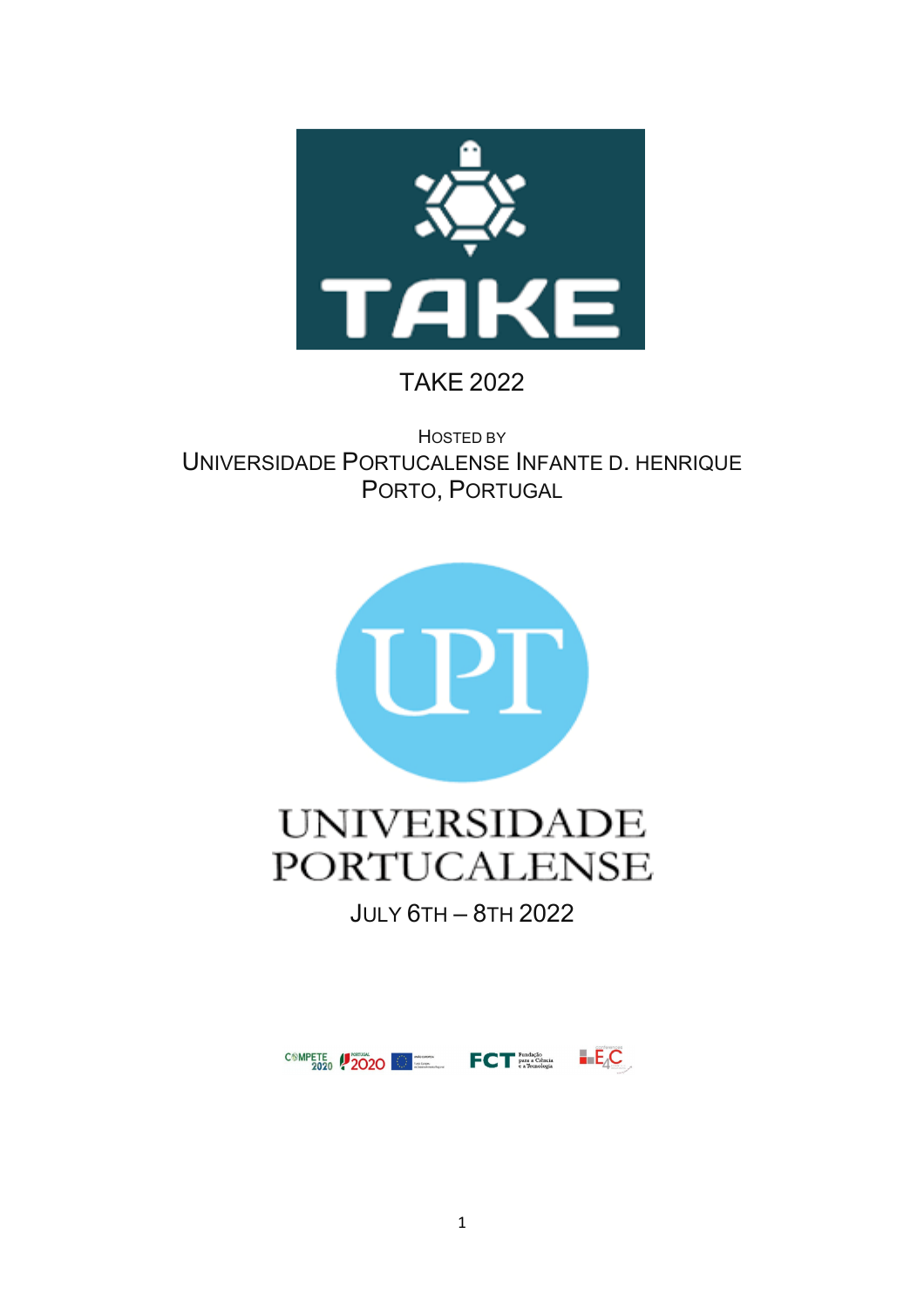## **FINAL PROGRAMME**

## **ALL TIMES GMT+ 1 Lisbon time – one hour less than Central Europe**

| <b>Wednesday, 6 July 2022</b> |                          |  |  |
|-------------------------------|--------------------------|--|--|
| 8:30                          | <b>Opening Session</b>   |  |  |
| 9:00                          | Keynote Speech           |  |  |
| 10.00                         | Coffee Break             |  |  |
| 10.30                         | <b>Parallel Sessions</b> |  |  |
| 12:00                         | Gallery of Art           |  |  |
| 13:00                         | Lunch Break              |  |  |
| 14:00                         | Keynote Speech           |  |  |
| 15:00                         | <b>Parallel Sessions</b> |  |  |
| 16:30                         | Coffee Break             |  |  |
| 17:00                         | <b>Parallel Sessions</b> |  |  |
| 18:00                         | End of Conference Day    |  |  |

| Thursday, 7 July 2022 |                                             |  |  |
|-----------------------|---------------------------------------------|--|--|
| 9:00                  | Keynote Speech                              |  |  |
| 10:00                 | Coffee Break                                |  |  |
| 10:30                 | <b>Parallel Sessions</b>                    |  |  |
| 12:00                 | Workshop on Conferences Organization        |  |  |
| 13:00                 | Lunch Break                                 |  |  |
| 14:00                 | Keynote Speech                              |  |  |
| 15:00                 | <b>Parallel Sessions</b>                    |  |  |
| 16:30                 | Coffee Break                                |  |  |
| 17:00                 | <b>Parallel Sessions</b>                    |  |  |
| 18:00                 | Close of Work                               |  |  |
| 19:00                 | Gala Dinner - Pousada do Freixo             |  |  |
|                       | Friday, 8 July 2022                         |  |  |
| 9:00                  | Keynote Speaker                             |  |  |
| 10:00                 | Poster Session / Coffee Break               |  |  |
| 10:30                 | <b>Parallel Sessions</b>                    |  |  |
| 12:00                 | The Future of Knowledge - Roundtable        |  |  |
| 13:00                 | Final remarks and presentation of TAKE 2023 |  |  |
| 13:30                 | Close of Conference                         |  |  |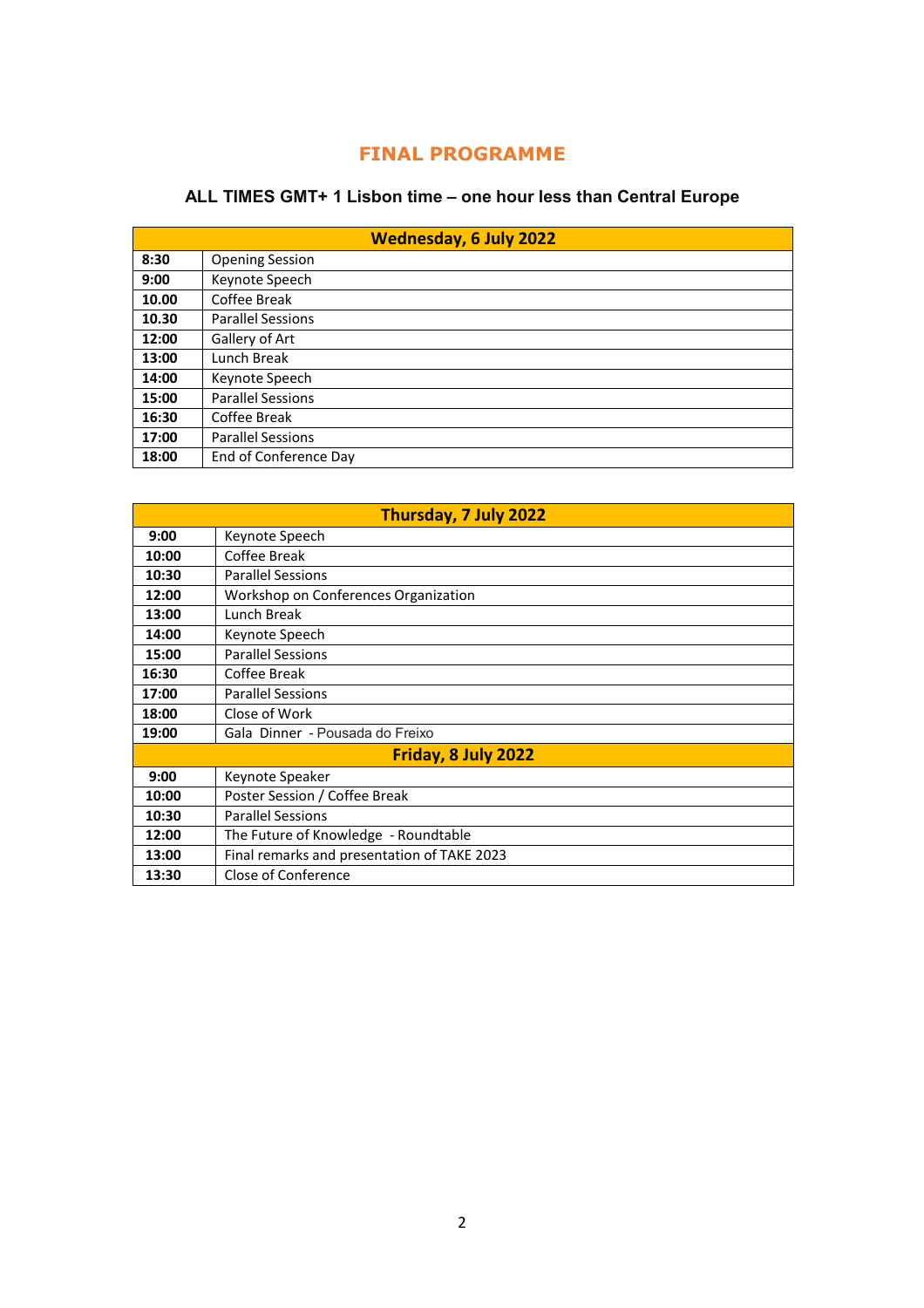|       | <b>Wednesday, 6 July 2022</b> |                                                                |                                               |                            |  |  |
|-------|-------------------------------|----------------------------------------------------------------|-----------------------------------------------|----------------------------|--|--|
| 8:30  | <b>Opening Ceremony</b>       | Carla Lobo - Local Organizer                                   |                                               |                            |  |  |
|       |                               | Luís Pacheco - REMIT Universidade Portucalense Research Center |                                               |                            |  |  |
|       |                               | Susana Oliveira - Local Organizer                              |                                               |                            |  |  |
|       |                               | Eduardo Tomé - TAKE Organization                               |                                               |                            |  |  |
| 9:00  | <b>Keynote Speech</b>         |                                                                |                                               |                            |  |  |
|       | (Online)                      | Diplomats and entrepreneurs: friends or foes?                  |                                               |                            |  |  |
|       | André Matos                   |                                                                |                                               |                            |  |  |
|       | Universidade                  |                                                                |                                               |                            |  |  |
|       | Portucalense                  |                                                                |                                               |                            |  |  |
| 10:00 | <b>Coffee Break</b>           |                                                                |                                               |                            |  |  |
|       |                               |                                                                |                                               |                            |  |  |
|       | <b>Human Resources</b>        | Innovation and                                                 | <b>Covid Economy</b>                          | Knowledge                  |  |  |
| 10:30 | <b>Session Chair:</b>         | Entrepreneurship                                               | <b>Sesssion Chair:</b>                        | <b>Management</b>          |  |  |
|       | <b>Carla Lobo</b>             | <b>Session Chair:</b>                                          | <b>Eduardo Tomé</b>                           | (Online)                   |  |  |
|       |                               | <b>Susanne Durst</b>                                           |                                               | <b>Session Chair: Gaby</b> |  |  |
|       |                               |                                                                |                                               | <b>Neumann</b>             |  |  |
| 10:30 | Kesiena Ebenade and           | Monika Klimontowicz                                            | Mateja Brozović,                              | José Maria Viedma          |  |  |
|       | Okey Okonkwo                  | The impact of banks                                            | Nikolina Dečman and                           | Creating wealth in the     |  |  |
|       | Multi-Level Impact of         | innovative capability on                                       | 4 <sup>th</sup> Industrial<br>Ivana Pavić     |                            |  |  |
|       | Digital Continuous            | their ESG behaviour                                            | Going concern in times                        | Revolution.                |  |  |
|       | Professional                  | Theoretical<br>of COVID-19 pandemic                            |                                               |                            |  |  |
|       | Development Log on            |                                                                | - case of large                               | foundations and            |  |  |
|       | <b>Workplace Learning</b>     |                                                                | companies in Croatia                          | practical implications.    |  |  |
| 11:00 | Bassou El Mansour,            | Carla<br>Santos Pereira                                        | Peter Sharp                                   | Manfred Bornemann          |  |  |
|       | Dissemination of Data         | Mónica Azevedo                                                 | The Changed Nature of                         | Delivering on ISO          |  |  |
|       | on Practices in HRD           | Carla Azevedo Lobo                                             | Learning in Universities                      | 30401 - Intellectual       |  |  |
|       | /HRM As stated by             | Natércia Durão                                                 | in the Covid-19                               | Capital Statement          |  |  |
|       | Professionals over a          | Innovation and                                                 | Knowledge Society                             | made in Germany as         |  |  |
|       | Period of 10 years            | internationalisation - Is<br>a remedy                          |                                               |                            |  |  |
|       |                               | there a connection with                                        |                                               |                            |  |  |
|       |                               | entry modes and                                                |                                               |                            |  |  |
|       |                               | destination countries?                                         |                                               |                            |  |  |
| 11:30 | Joanna Małecka                | <b>Marius Ungerer</b>                                          | Luis Murillo González,                        | Aldona Dereń and Jan       |  |  |
|       | Dominik Czerkawski            | Anton Schlechter                                               | Marcelino Sánchez                             | Skonieczny                 |  |  |
|       | Jorg Vila Biglieri            | The relationship between                                       | Rivero and María                              | Strategic                  |  |  |
|       | Do sheltered workplaces       | leadership, management                                         | Cristina Rodríguez                            | management of              |  |  |
|       | still fit into sustainability | innovation and                                                 | Rangel                                        | information in an          |  |  |
|       | policy? - Polish market       | "ANALYSIS OF ONLINE<br>organisational<br>organization based on |                                               |                            |  |  |
|       | case study                    | performance                                                    | <b>REPUTATION FOR THE</b>                     | Big data technologies      |  |  |
|       |                               |                                                                | <b>MAIN NATURAL SPACES</b><br>IN EXTREMADURA, |                            |  |  |
|       |                               |                                                                | SPAIN" BEFORE AND                             |                            |  |  |
|       |                               |                                                                | <b>DURING COVID-19</b>                        |                            |  |  |
|       |                               |                                                                | PANDEMIC                                      |                            |  |  |
| 12:00 | Round Table: Gallery of       | Peter Sharp                                                    |                                               |                            |  |  |
|       | Art (Online)                  | Blazenka Knezevic                                              |                                               |                            |  |  |
| 13:00 | <b>Lunch break</b>            |                                                                |                                               |                            |  |  |
|       |                               |                                                                |                                               |                            |  |  |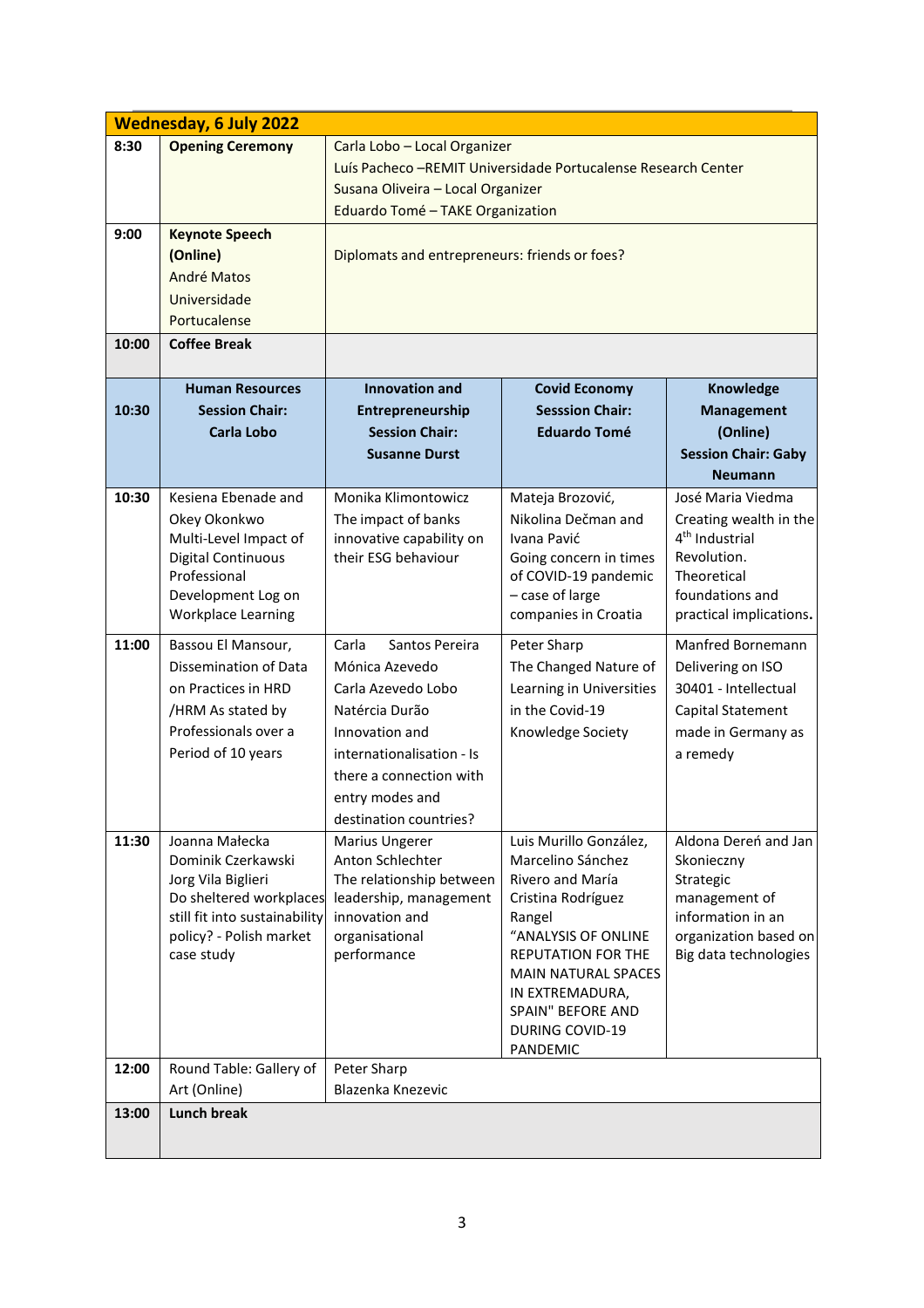| 14:00 | <b>Keynote Speech</b><br><b>Beverly Dawn Metcalfe</b><br>Liverpool John Moores,<br>UK, ESA Lebanon<br>(Online) | Women, Empowerment and the SDGs: Paths for Knowledge Upgrading? |                          |                                                 |  |
|-------|----------------------------------------------------------------------------------------------------------------|-----------------------------------------------------------------|--------------------------|-------------------------------------------------|--|
| 15:00 | <b>Education</b>                                                                                               | <b>Technology</b>                                               | <b>PhD Colloquium</b>    | <b>Economy (Online) Chair</b>                   |  |
|       | <b>Chair Person: Florian</b>                                                                                   | <b>Chair Person:</b>                                            | Chair: Julee Hafner      | Person:                                         |  |
|       | <b>Kragulj</b>                                                                                                 | Joanna Malecka                                                  | and William Hafner       | Luís Pacheco                                    |  |
| 15:00 | Sanja Sever MaliŠ, Ana                                                                                         | Decebal Dumitrescu                                              | PhD colloquium           | Silvia Trifonova Atanas                         |  |
|       | Novak and Ivana                                                                                                | and Marta Cristina                                              |                          | <b>Atanassov DOES</b>                           |  |
|       | BariŠiĆ                                                                                                        | Suciu                                                           |                          | <b>BULGARIA MEET</b>                            |  |
|       | Professional                                                                                                   | The use of a teleological                                       |                          | THE NOMINAL                                     |  |
|       | accountants' skills in                                                                                         | model in the                                                    |                          | <b>CRITERIA FOR JOINING</b><br>THE EURO AREA?   |  |
|       | accounting education:                                                                                          | implementation ofa                                              |                          |                                                 |  |
|       | a review of recent                                                                                             | new technology                                                  |                          |                                                 |  |
|       | university students'<br>perception                                                                             |                                                                 |                          |                                                 |  |
| 15:30 | Blazenka Knezevic,                                                                                             | Carla<br>Santos Pereira                                         | PhD colloquium           | Santanukumar Ghosh                              |  |
|       | Iwona Olejnik,                                                                                                 | Natércia Durão                                                  |                          | <b>SK NASIRUDDIN</b>                            |  |
|       | Magdalena Stefańska,                                                                                           | Fernando Moreira                                                |                          | <b>Sustainability Practices</b>                 |  |
|       | Pavel Kotyza,                                                                                                  | <b>Digital Transformation</b>                                   |                          | in Agriculture and                              |  |
|       | A perspective of senior                                                                                        | in Portuguese                                                   |                          | <b>International Trade:</b>                     |  |
|       | consumes on need for                                                                                           | internationalized                                               |                          | A Study of 193                                  |  |
|       | education in                                                                                                   | enterprises                                                     |                          | countries                                       |  |
|       | promoting sustainable                                                                                          |                                                                 |                          |                                                 |  |
|       | consumer behaviour                                                                                             |                                                                 |                          |                                                 |  |
|       | and reduction of food                                                                                          |                                                                 |                          |                                                 |  |
|       | waste                                                                                                          |                                                                 |                          |                                                 |  |
| 16:00 | Heidrun Bichler Ripfel<br>" New continuing                                                                     | Ivan Strugar                                                    | PhD colloquium           | <b>Tiago Santos</b>                             |  |
|       | vocational education                                                                                           | Danijela Ferjanić<br>Hodak                                      |                          | Efficiency analysis of<br>the Banking Sector in |  |
|       | degrees in higher                                                                                              |                                                                 |                          | Cape Vert                                       |  |
|       | vocational education                                                                                           | Can ICT technology<br>improve tourist                           |                          |                                                 |  |
|       | in the field of green                                                                                          | satisfaction - Case of                                          |                          |                                                 |  |
|       | economy                                                                                                        | Croatia                                                         |                          |                                                 |  |
|       |                                                                                                                |                                                                 |                          |                                                 |  |
| 16:30 | <b>Coffee Break</b>                                                                                            |                                                                 |                          |                                                 |  |
| 17:00 | <b>Education:</b>                                                                                              | <b>Technology:</b>                                              | Colloquium<br><b>PhD</b> | <b>Sustainable</b>                              |  |
|       | <b>Chair Person</b>                                                                                            | <b>Chair</b><br>person:                                         | Chair: Julee Hafner      | <b>Development</b>                              |  |
|       | <b>Constantin Bratianu</b>                                                                                     | Susana Oliveira                                                 | and Brian Hafner         | (Online)<br><b>Chair</b>                        |  |
|       |                                                                                                                |                                                                 |                          | <b>Person Radwan</b>                            |  |
|       |                                                                                                                |                                                                 |                          | <b>Kharabsheh</b>                               |  |
| 17:00 | Gerald Schneikart and                                                                                          | Susanne Durst, Elena                                            | PhD colloquium           | Qais Aslam State of                             |  |
|       | Walter Mayrhofer                                                                                               | Dominguez and<br>Samuel Foli                                    |                          | School<br><b>Education in Pakistan</b>          |  |
|       | Learning by doing:                                                                                             |                                                                 |                          | and Implementation                              |  |
|       | Measuring the<br>efficiency and efficacy                                                                       | Hey KIBS, are you<br>managing your                              |                          | of SDGs                                         |  |
|       | of competence                                                                                                  | knowledge? Findings                                             |                          |                                                 |  |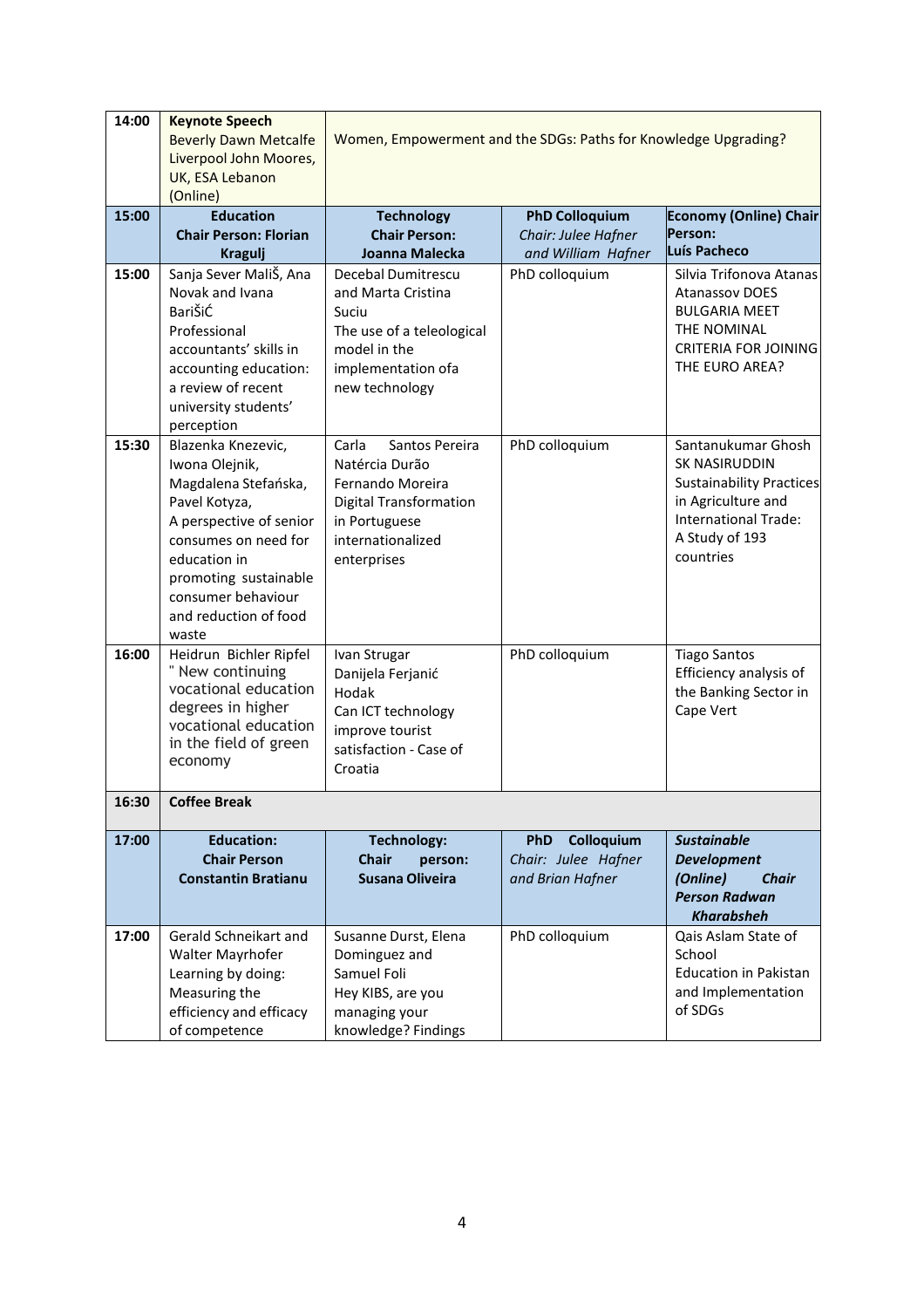|       | development by<br>hands-on training in<br>skill-intensive<br>disciplines                                          | from a systematic<br>literature review                                                                                      |                |                                                                                                                                                                                                                                                                               |
|-------|-------------------------------------------------------------------------------------------------------------------|-----------------------------------------------------------------------------------------------------------------------------|----------------|-------------------------------------------------------------------------------------------------------------------------------------------------------------------------------------------------------------------------------------------------------------------------------|
| 17:30 | Rashed Isam Ashqar<br>Julio Lobao<br>Does Religion Influence<br>the Household<br>Finance? Evidence<br>from Europe | Alexandra Fernandes<br>Unpredictability context<br>research for Operations<br>Management - Ground<br>Handling applied study | PhD colloquium | Olya Verkhohlyad Gary<br>N. McLean Applying<br>Theories of Power and<br>Human<br>Capital to<br>Socioeconomic<br>Development<br>Research: How to<br>Reduce Strain on<br><b>National Healthcare</b><br>and Social Systems<br>and Promote<br>Sustainable<br>National Development |
| 18:00 | <b>Close of Conference Day.</b><br><b>Night out in Porto</b>                                                      |                                                                                                                             |                |                                                                                                                                                                                                                                                                               |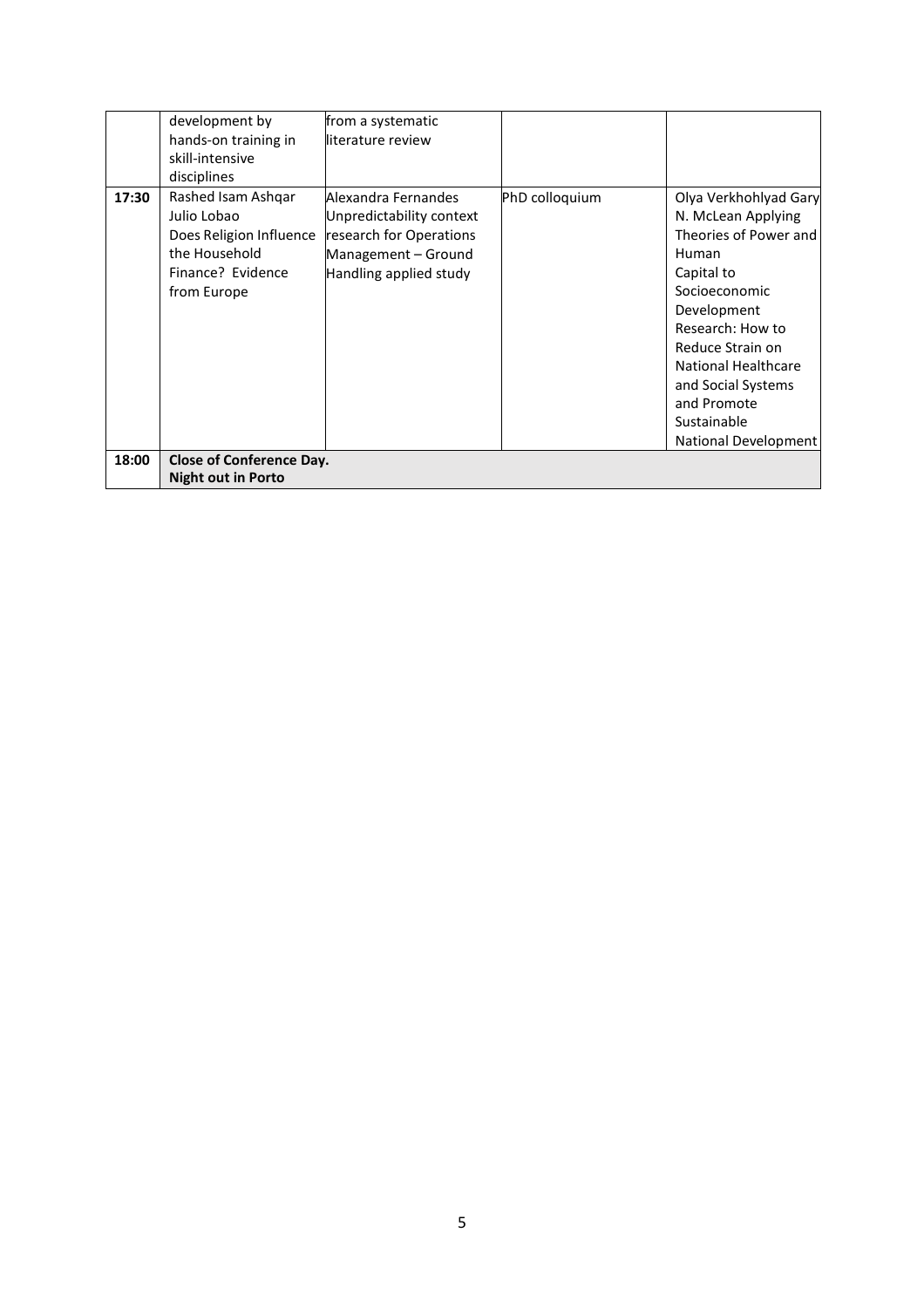| Thursday 7 <sup>th</sup> July 2022 |                                                                                                                                                           |                                                                                                                                                                                            |                                                                                                                                                                                  |                                                                                                                                                                              |  |
|------------------------------------|-----------------------------------------------------------------------------------------------------------------------------------------------------------|--------------------------------------------------------------------------------------------------------------------------------------------------------------------------------------------|----------------------------------------------------------------------------------------------------------------------------------------------------------------------------------|------------------------------------------------------------------------------------------------------------------------------------------------------------------------------|--|
| 9:00                               | <b>Keynote Speaker</b><br><b>Julee Hafner</b>                                                                                                             | Unlearning social isolation: What you need to know -The impact on human<br>communication and interaction                                                                                   |                                                                                                                                                                                  |                                                                                                                                                                              |  |
| 10:00                              | <b>Coffee Break</b>                                                                                                                                       |                                                                                                                                                                                            |                                                                                                                                                                                  |                                                                                                                                                                              |  |
| 10:30                              | <b>Sustainable Development:</b><br><b>Chair Person: Rosário</b><br>Cabrita                                                                                | <b>Human Resource</b><br><b>Management:</b><br><b>Chaiir Person- Natércia</b><br>Durão                                                                                                     | Knowledge<br>Management;<br><b>Chair Person:</b><br><b>Maria do Rosário</b><br><b>Cabrita</b>                                                                                    | <b>Higher Education</b><br><b>Chair Person:</b><br>Cidália Oliveira<br>(Online)                                                                                              |  |
| 10:30                              | Ivana Pavić, Lajoš Žager<br>and Ivana Mamić Sačer<br>The awareness of supreme<br>audit institutions regarding<br>their role in sustainable<br>development | Laura Boehme<br>Darlene Russ-Eft<br>John Rovens<br><b>Andrew Rovens</b><br>In the Eyes of the Beholder:<br><b>HR Managers Stereotyping</b><br>when Assessing<br><b>Front-Line Managers</b> | Radwan<br>Kharabsheh<br>Knowledge sharing and<br>conflict: The mediating<br>effect of trust and<br>workplace spirituality.                                                       | Chulatep<br>Senivongse<br>University-as-a-<br>Service: A Business<br>Model of the<br>Future<br><b>Times</b>                                                                  |  |
| 11:00                              | Catia Godinho<br>Simulation exercises as a<br>way to learn skills in<br>disaster management                                                               | Katarzyna. Tracz-Krupa<br>Sylwia<br>Przytuła<br>Anna Bruska<br>Gender differences in<br>expectations towards<br>international study mobility                                               | Daniel Mandel<br>Gandrita, Ana Gandrita<br>and Diana Costa<br>Scenario Planning for a<br>Post-pandemic era in<br><b>Small Businesses: A</b><br>Dynamic Capability<br>Perspective | Karen Trem<br>Addressing the gap<br>between<br>knowledge and<br>practice: preparing<br>final year Human<br>Resource<br>Management<br>Students to think<br>like practitioners |  |
| 11:30                              | Ana Dinis and<br>Patrícia<br>Gomes<br>Local policies and tax<br>incentivesfor green<br>buildings toward<br>environmental<br>sustainability                | Daniela Dimitrov<br>Susan Slocum<br>Perceptions of Hospitality<br>and Tourism (HAT)<br><b>Academics About Their</b><br>Workplace                                                           | Susana Oliveira<br>Carla Lobo<br>Nayra Martins<br>Knowledge an<br>internationalization:<br>the role of practical<br>wisdom                                                       | Wenfang Liu<br>Gary Mc Lean<br>A Literature Review<br>of Dialogic<br>Feedback in Higher<br>Education                                                                         |  |
| 12:00                              | Workshop How to do<br>Conferences in Post Covid-<br>19 Era?<br>Facilitated by Manfred<br>Bornemann (Online)                                               |                                                                                                                                                                                            |                                                                                                                                                                                  |                                                                                                                                                                              |  |
| 13:00                              | <b>Lunch Break</b>                                                                                                                                        |                                                                                                                                                                                            |                                                                                                                                                                                  |                                                                                                                                                                              |  |
| 14:00                              | <b>Keynote Speaker</b><br><b>Richard Zerbe</b><br><b>University of Washington</b><br>(Online)                                                             | <b>Vertical Status Seeking and Social Unrest</b>                                                                                                                                           |                                                                                                                                                                                  |                                                                                                                                                                              |  |
| 15:00                              | <b>Small and Medium</b><br><b>Enterprises: Monica</b><br><b>Azevedo</b>                                                                                   | <b>HRM</b><br><b>Chair Person:</b><br>Katarzyna. Tracz-Krupa                                                                                                                               | HRD:<br><b>Chair Person</b><br><b>Darlene Russ-Eft</b>                                                                                                                           | <b>Developing</b><br><b>Countries Nayra</b><br><b>Martins</b><br>(Online)                                                                                                    |  |
| 15:00                              | Vera Pinto Tawfiq<br>Rkibi<br>The extension of the<br>offered servicesand<br>costumer categories: the<br>caseof the Certified<br>Accountants              | Jorge Caldeira<br>Tawfiq Rkibi<br>Research guidelines for real-<br>time Delphi studies in<br>management                                                                                    | João Farinha<br>"A leader's delegation<br>of authority to<br>subordinates is a<br>powerful motivation<br>for decision-making."                                                   | Philip Sisson and<br>Thomas Mazzuchi<br>Findings from a<br>systems approach<br>investigation into<br>the Knowledge<br>Management<br>domain                                   |  |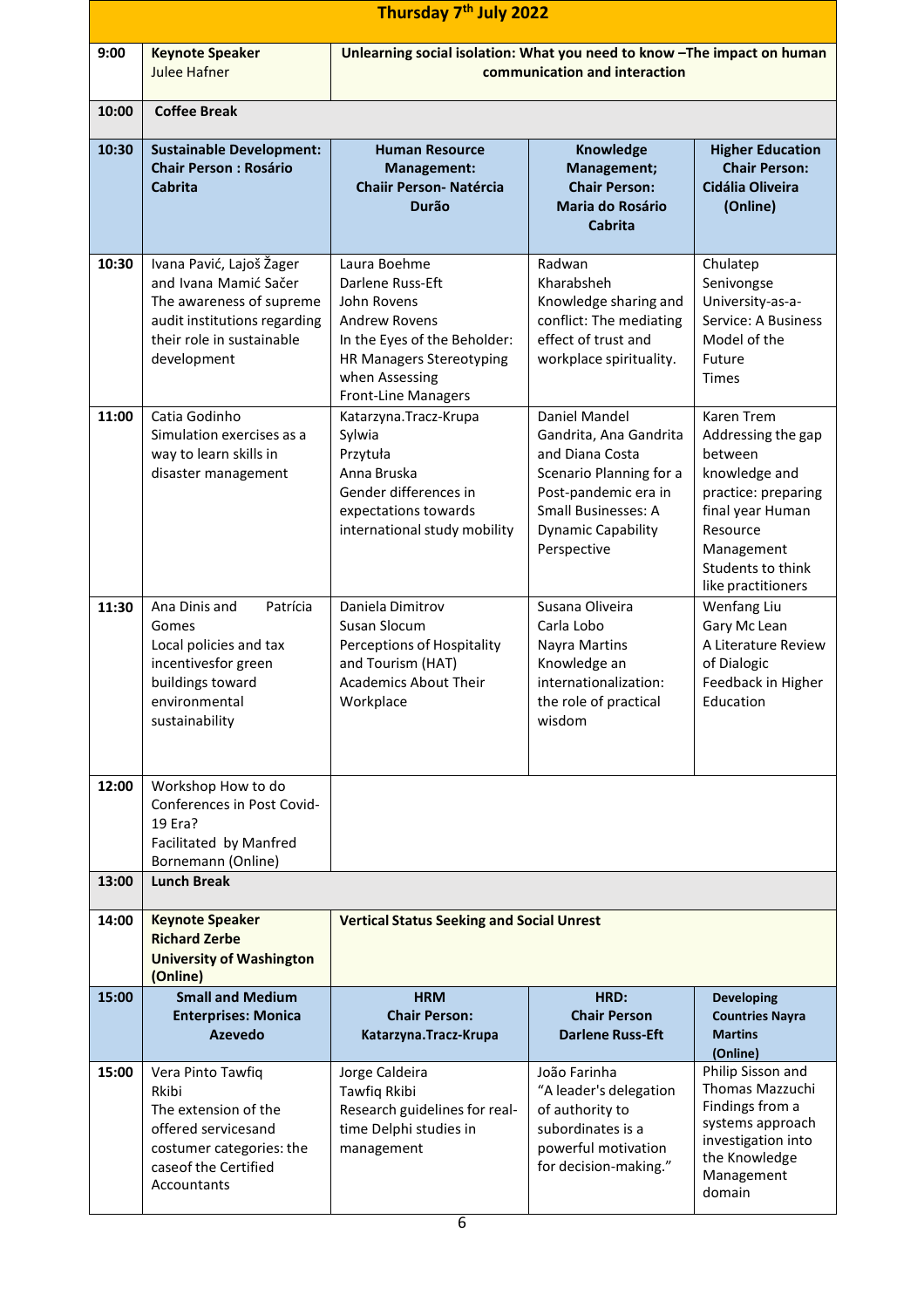| 15:30 | : Nayra Martins Carla Lobo               | Andrej Bregar                         | Clemens Kerschbaum                               | Gary Mc Lean                          |
|-------|------------------------------------------|---------------------------------------|--------------------------------------------------|---------------------------------------|
|       | Susana Oliveira The                      | Decision Support for                  | and Adrian Repolust                              | Aitana González                       |
|       | Portuguese SME's                         | Industry 5.0                          | Methods of Inquiry                               | Ortiz deZárate                        |
|       | managers perception of                   |                                       | into Aesthetics in an                            | Hatturlottu                           |
|       | the importance of                        |                                       | <b>Organizational Context</b>                    | Lingappa                              |
|       | digitization in the                      |                                       |                                                  | Quesada                               |
|       | internationalization                     |                                       |                                                  | Pallarès                              |
|       | process                                  |                                       |                                                  | <b>Faculty Training</b>               |
|       |                                          |                                       |                                                  | Transfer in                           |
|       |                                          |                                       |                                                  | Karnataka, India                      |
| 16:00 | Gaby Neumann How human                   | <b>Nayra Martins</b>                  | Petra Patruti                                    | Santi Gopal                           |
|       | centred digitalization                   | Cidália Oliveira                      | Alexandra Zbuchea                                | Maji and                              |
|       | changes the logistics work               | Margarida Rodrigues                   | Metaverse, the future                            | Prachi Lohia                          |
|       | environment                              | Ana Pinto Borges                      | of the fashion brands                            | Impacts of ESG                        |
|       |                                          | Rui Silva                             | marketing                                        | Performance on                        |
|       |                                          | The role of leadership on job         | communication                                    | Firm Performance                      |
|       |                                          | satisfaction                          |                                                  | in India: A                           |
|       |                                          |                                       |                                                  | Comparative Study                     |
|       |                                          |                                       |                                                  | between                               |
|       |                                          |                                       |                                                  | Manufacturing                         |
|       |                                          |                                       |                                                  | <b>Sector and Service</b>             |
|       |                                          |                                       |                                                  | Sector                                |
| 16:30 | <b>Coffee Break</b>                      |                                       |                                                  |                                       |
|       |                                          |                                       |                                                  |                                       |
|       |                                          |                                       |                                                  |                                       |
| 17:00 | <b>Strategic Sectors</b>                 | <b>HRM</b>                            | HRD:                                             | SMEs:                                 |
|       | <b>Chair Person: Heidrun</b>             | Chair Person: João Farinha            | <b>Chair Person</b>                              | <b>Fernando Moreira</b>               |
| 17:00 | <b>Bichler Ripfel</b>                    |                                       | <b>Monika Klimontowicz</b><br>Madeleine Block    |                                       |
|       | Rui Murta, Fernando F.                   | Danielle Dimitrov                     |                                                  | Eduardo Tomé                          |
|       | Gonçalves and Pedro                      | <b>Brandon Soltwisch</b>              | Control through fear -                           | Political parties                     |
|       | Mello                                    | Investigating the Effect of           | exemplified by the                               | versus football                       |
|       | Open banking - Strategic                 | Individualistic and                   | Corona pandemic and                              | clubs - An insight                    |
|       | vision for the Portuguese                | <b>Collectivistic Cultural Values</b> | the Ukraine                                      | into the Portuguese                   |
|       | market                                   | on Maximizing and                     | conflict                                         | society                               |
|       |                                          | Satisficing Entrepreneurial           |                                                  |                                       |
|       |                                          | Decision-Making                       |                                                  |                                       |
| 17:30 | Marisa Canastra Digital                  | Osvaldo Peuyadi                       | Sarra Ben Farah, Nabil                           | Ricardo Perpétuo e                    |
|       | Marketiing in Portuguese<br>Restaurants. | Knowledge Management as               | Amara and Rémy<br>Lambert                        | Gabriel Pestana                       |
|       |                                          | a strategic support of the            |                                                  | Talent Model in<br>SME <sub>s</sub> . |
|       |                                          | Resource Based View: An               | What do we know                                  |                                       |
|       |                                          | approach to organizations             | about the knowledge                              |                                       |
|       |                                          | through sustainable                   | gap between                                      |                                       |
|       |                                          | financing                             | researchers and                                  |                                       |
|       |                                          |                                       | famers? A systematic<br>review of the literature |                                       |
| 18:00 | <b>Close of Conference Work day</b>      |                                       |                                                  |                                       |
|       |                                          |                                       |                                                  |                                       |
| 19:00 | <b>Gala Dinner</b>                       |                                       |                                                  |                                       |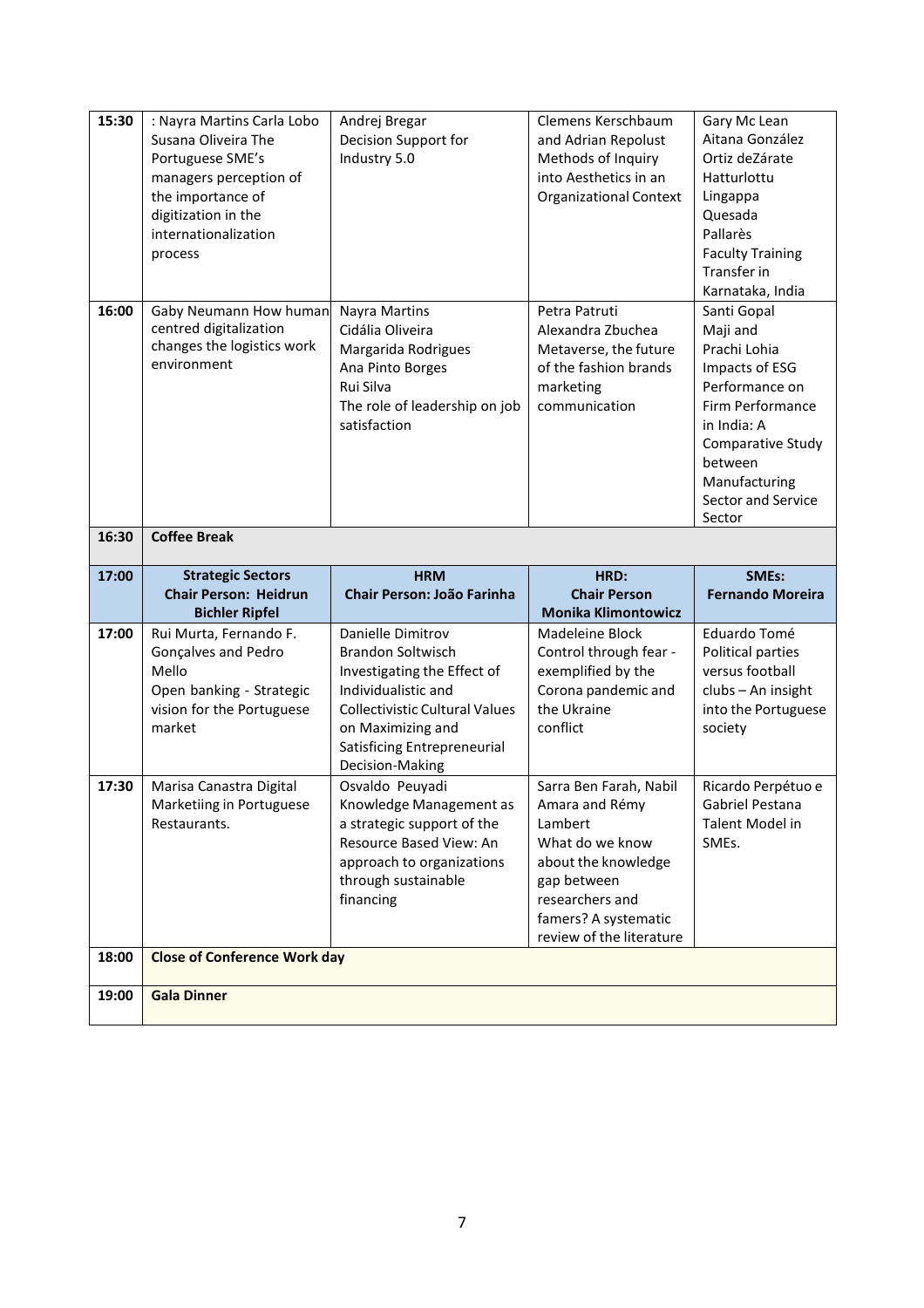| Friday 8 <sup>th</sup> July 2022 |                                                                                                                                                                                                                                              |                                                                                                                                                                                                                                   |                                                                                                                                             |                                                                                                                                                                       |                                                                                                                        |
|----------------------------------|----------------------------------------------------------------------------------------------------------------------------------------------------------------------------------------------------------------------------------------------|-----------------------------------------------------------------------------------------------------------------------------------------------------------------------------------------------------------------------------------|---------------------------------------------------------------------------------------------------------------------------------------------|-----------------------------------------------------------------------------------------------------------------------------------------------------------------------|------------------------------------------------------------------------------------------------------------------------|
| 9:00                             | <b>Keynote Speaker Satish</b><br><b>Pandey Pandit Deendayal</b><br>PetroleumUniversity(PDP<br>U) Gujarat, India (Online)                                                                                                                     | <b>Stress in Organizations during Covid-19 times.</b>                                                                                                                                                                             |                                                                                                                                             |                                                                                                                                                                       |                                                                                                                        |
| 10:00                            | Coffee Break / Poster Session                                                                                                                                                                                                                |                                                                                                                                                                                                                                   |                                                                                                                                             |                                                                                                                                                                       |                                                                                                                        |
|                                  | Charles Mondal, Adilkhan<br>Kussainov and Robert B.<br><b>Mellor Modelling UK data</b><br>shows the number of<br>client firms needed to<br>support a Science Park and<br>the distance between<br>Parks with similar and<br>non-similar theme | Dagmar Cagáňová, Natália Horňáková, Ľubica Znamenáková, Filip Majtán,<br>Alexandra Blažeková<br>Experience with GEP Development with Focus on Work-Life Balance within<br>H <sub>2020</sub> CALIPER<br>and Erasmus+ DWEL Projects |                                                                                                                                             |                                                                                                                                                                       |                                                                                                                        |
| 10:30                            | <b>Economics</b><br><b>Chair Person:</b>                                                                                                                                                                                                     | <b>Strategic Sectors</b><br><b>Chair Person:</b>                                                                                                                                                                                  | <b>Competetiveness</b><br><b>Carla Lobo</b>                                                                                                 | Knowledge<br><b>Manageme</b>                                                                                                                                          | Covid-19: Luara<br>Parra(Online)                                                                                       |
|                                  | <b>Rosário</b><br><b>Cabrita</b>                                                                                                                                                                                                             | <b>Daniela Dimitrov</b>                                                                                                                                                                                                           |                                                                                                                                             | nt and<br><b>Intellectual</b><br>Capital<br><b>Susana</b><br><b>Oliveira</b>                                                                                          |                                                                                                                        |
| 10:30                            | Audrey Jamal<br>Community wealth<br>building in periperial/mid-<br>sized cities. Strategies to<br>generate economies in<br>place post COVID.                                                                                                 | Ana Rep, Nikolina<br>Dečman and<br>Katarina Žager<br>Trends in financial<br>reporting<br>disclosures-<br>impact of entity<br>size                                                                                                 | Eduardo Tomé<br><b>Literature Review</b><br>on the ESF                                                                                      | Florian<br>Kragul<br>Ann-<br>Kathrin<br>Krainer<br>When<br>Size<br>Matters:<br>Digital<br>Transform<br>ationfrom<br>the<br>Perspecti<br>ve of<br><b>Austrian SMEs</b> | Katarzyna<br>Chałubińska-<br>Jentkiewicz, The<br>right to privacy of<br>the individual in<br>post-Covid times          |
| 11:00                            | Ana Dinis, Liliana Pereira,<br>Anália Carvalho, Daniela<br>Costa and Rita Gigante<br>Green taxation of<br>company car expenses:<br>the case of autonomous<br>taxation in Portugal                                                            | <b>Tiago Nascimento</b><br>e Gabriel<br>Pestana<br>Preventive<br>Monitoring and<br>Diagnosis Model:<br>Pathway to<br>Efficiency in<br>Healthcare"                                                                                 | Carlos Vilela Mota<br>The importance<br>of teaching<br>tourism at higher<br>level, for<br>development of<br>tourist industry in<br>Portugal | Eliana<br><b>Mendes</b><br>Model of<br>Sustainabli<br>ty<br>Manageme<br>nt for<br>aircraft<br>sector                                                                  | Urszula Soler<br>The World of<br>New, Virtual<br>Trends - Central<br><b>Europe Societies</b><br>Touched by<br>Covid-19 |